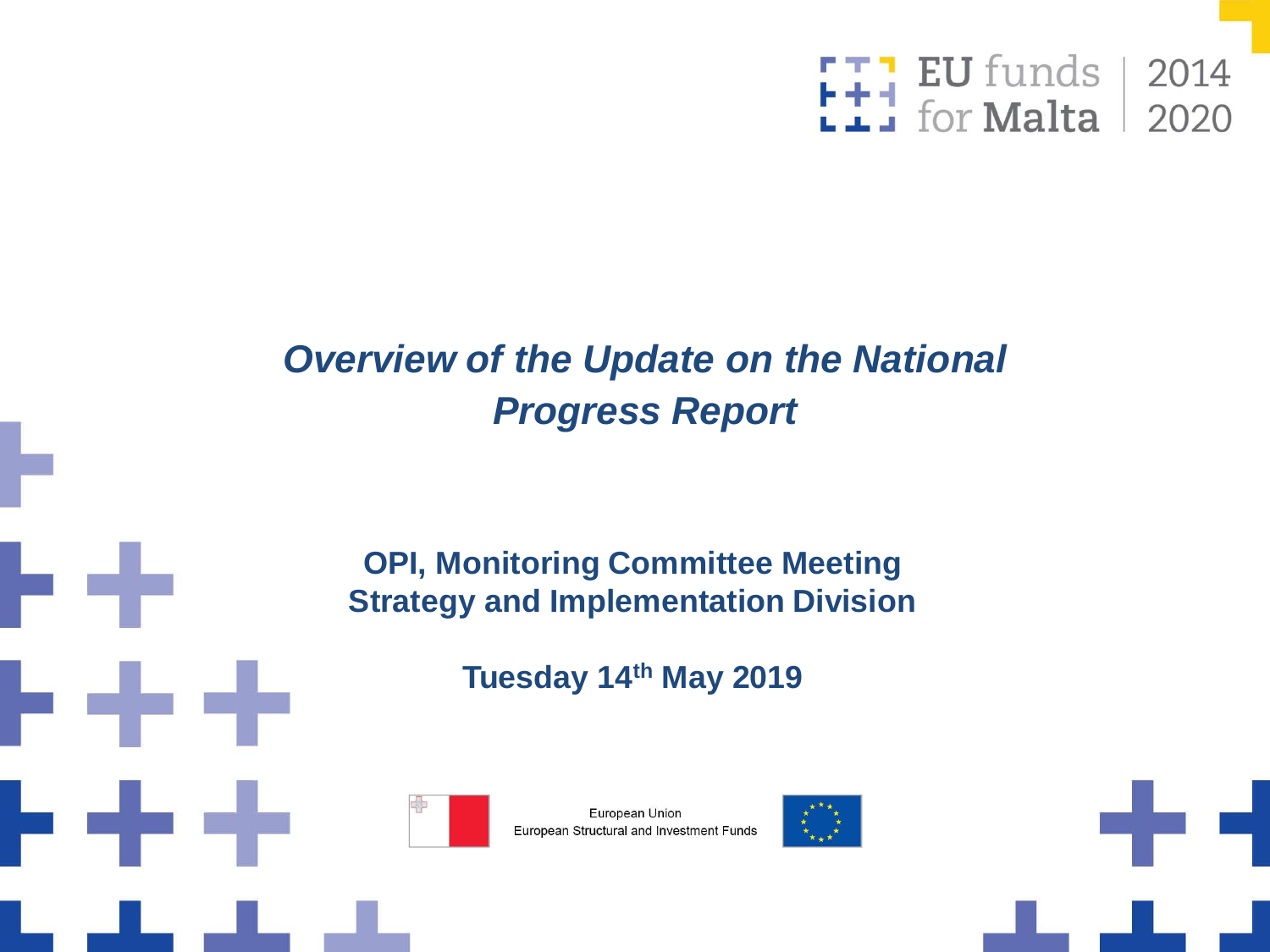#### **EU** funds | 2014 for **Malta** 2020

## **Progress Report on Malta's Partnership Agreement**

### **Regulatory Framework**

Article 52 (Common Provisions Regulation)

By 31 August 2019 – *submit to the Commission a progress report on the implementation of the Partnership Agreement as at 31 December 2018.*

*Strategy and Implementation Division*

- Currently working on the progress report for 2019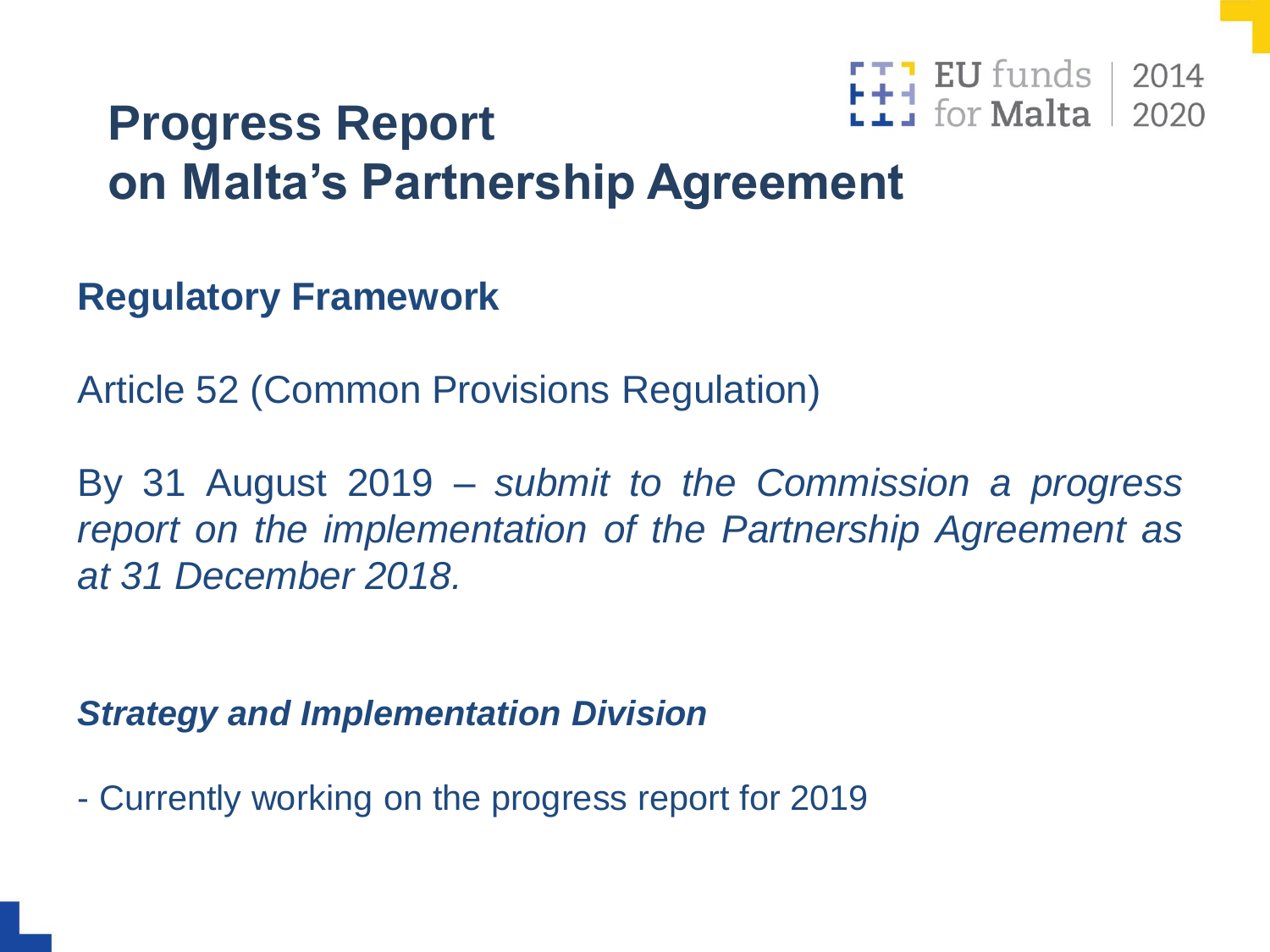#### EU funds | 2014 for **Malta** 2020

## **Progress Report on Malta's Partnership Agreement**

**The Progress Report will cover:**

- All funds covered by the Partnership Agreement (ERDF, CF, ESF, EAFRD and EMFF).

- Actions implemented in line with the national operational programmes between 1 January 2014 and 31 December 2018.

### **Aim**

To report on any changes from the Partnership Agreement.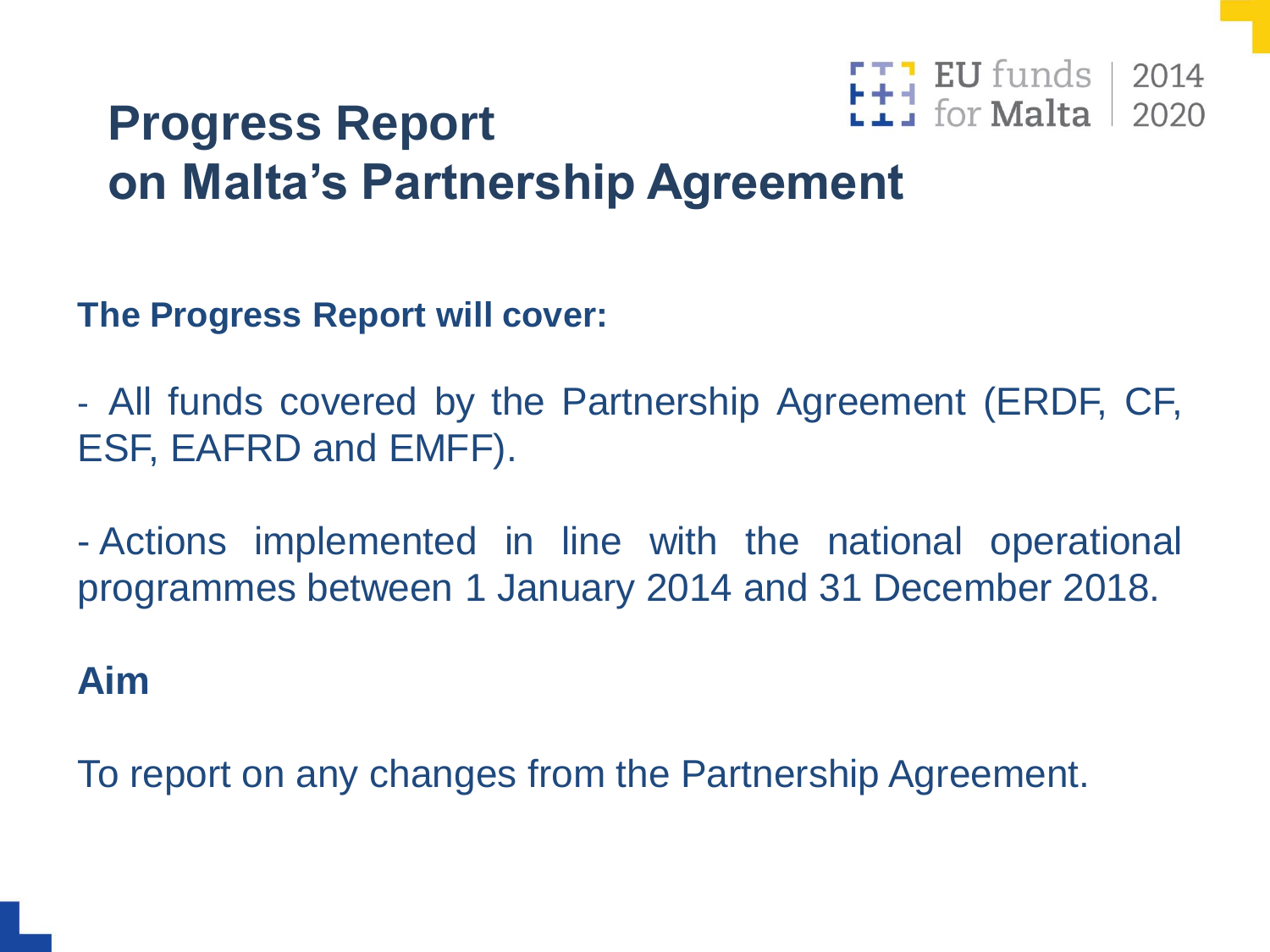# **Progress Report 2019**

The report will focus on :

- Changes in the development needs;
- Progress made towards achievement of the EU 2020 targets, CSRs, performance framework, thematic objectives and climate change objectives;

2014

- Implementation of coordination mechanisms between ESI funds and other Union and national funding instruments;
- Implementation of ITIs and CLLDs, as applicable;
- Actions to reinforce the capacity of Member State authorities and beneficiaries to administer and use the ESI Funds;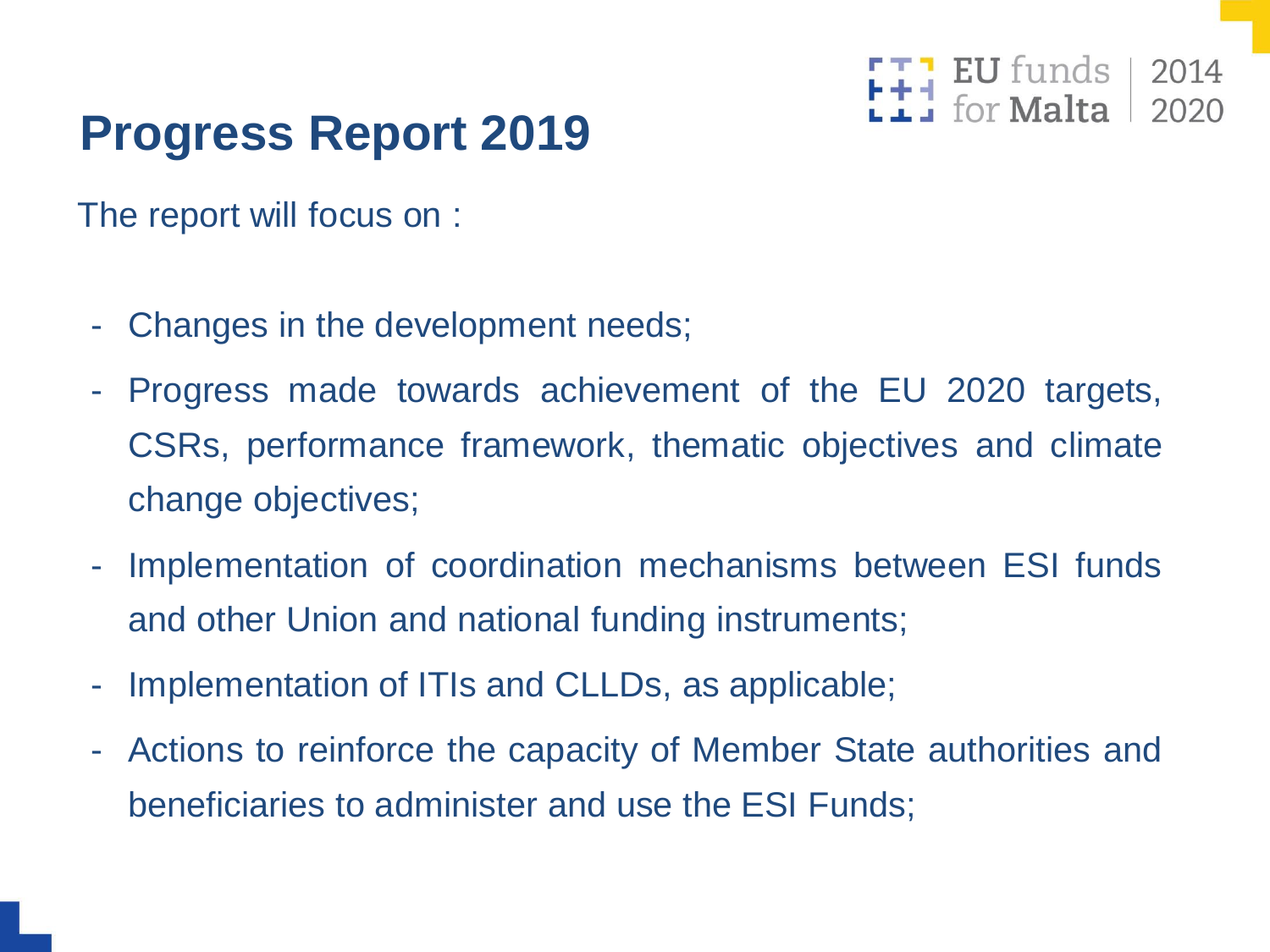# **Progress Report 2019 (cont.)**

- Actions taken, and progress made to reduce the administrative burden on beneficiaries;

**EU** funds

 $for$  Malta

2014

- The role of the partners;
- Actions taken in relation to the application of the horizontal principles for the implementation of the ESI Funds:
	- Partnership and multi-level governance;
	- Promotion of equality between men and women and nondiscrimination; and
	- Sustainable development.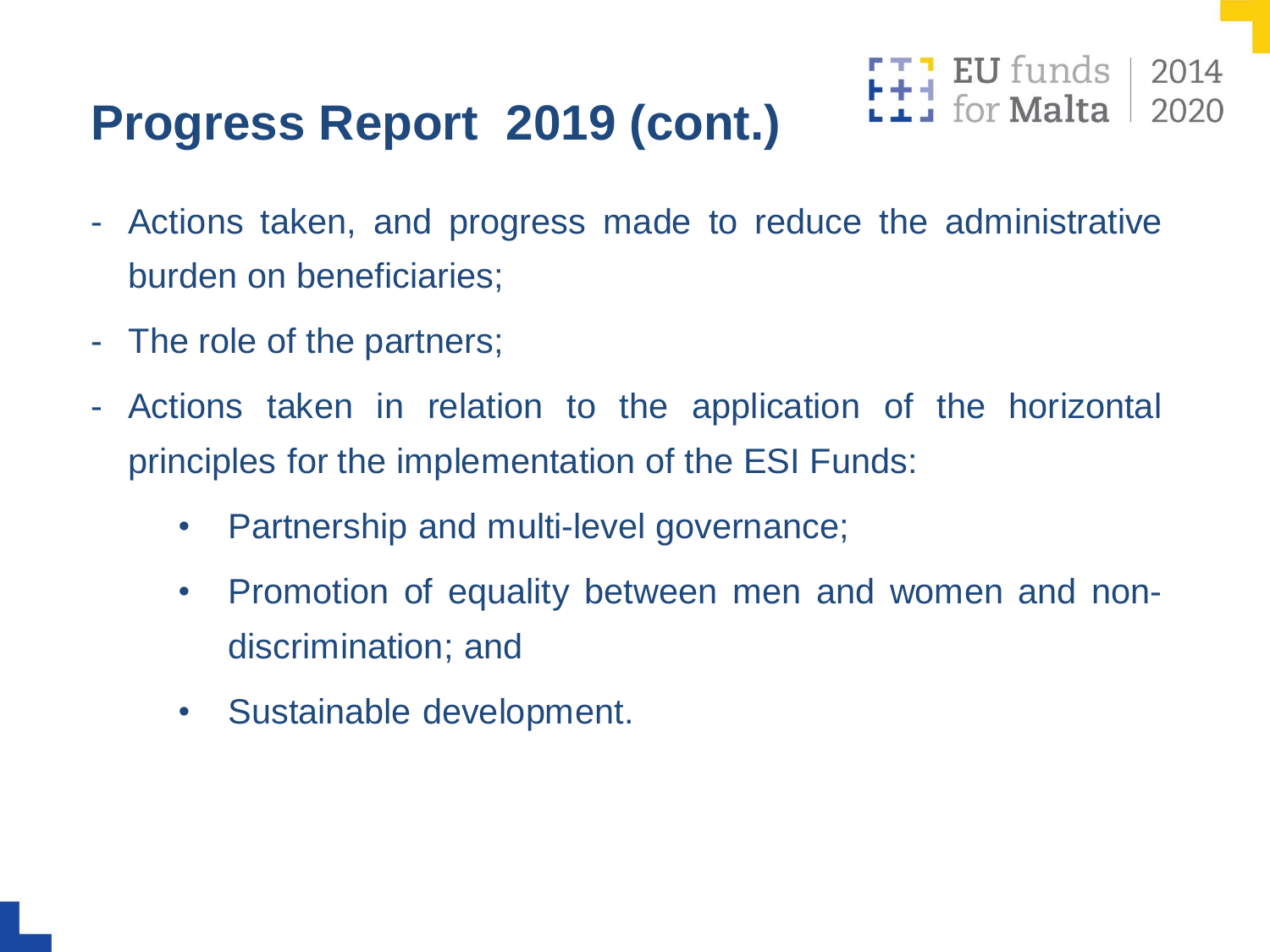

 $F + 1$  EU funds<br> $F + 1$  for Malta  $\begin{array}{|c|c|}\n 2014 \\
 2020\n \end{array}$ 

- Update of situation analysis;

- Consultation with the Managing Authorities of all five funds and relevant stakeholders in relation to :

- the current state of implementation; and
- the challenges faced during the implementation of the Operational Programmes.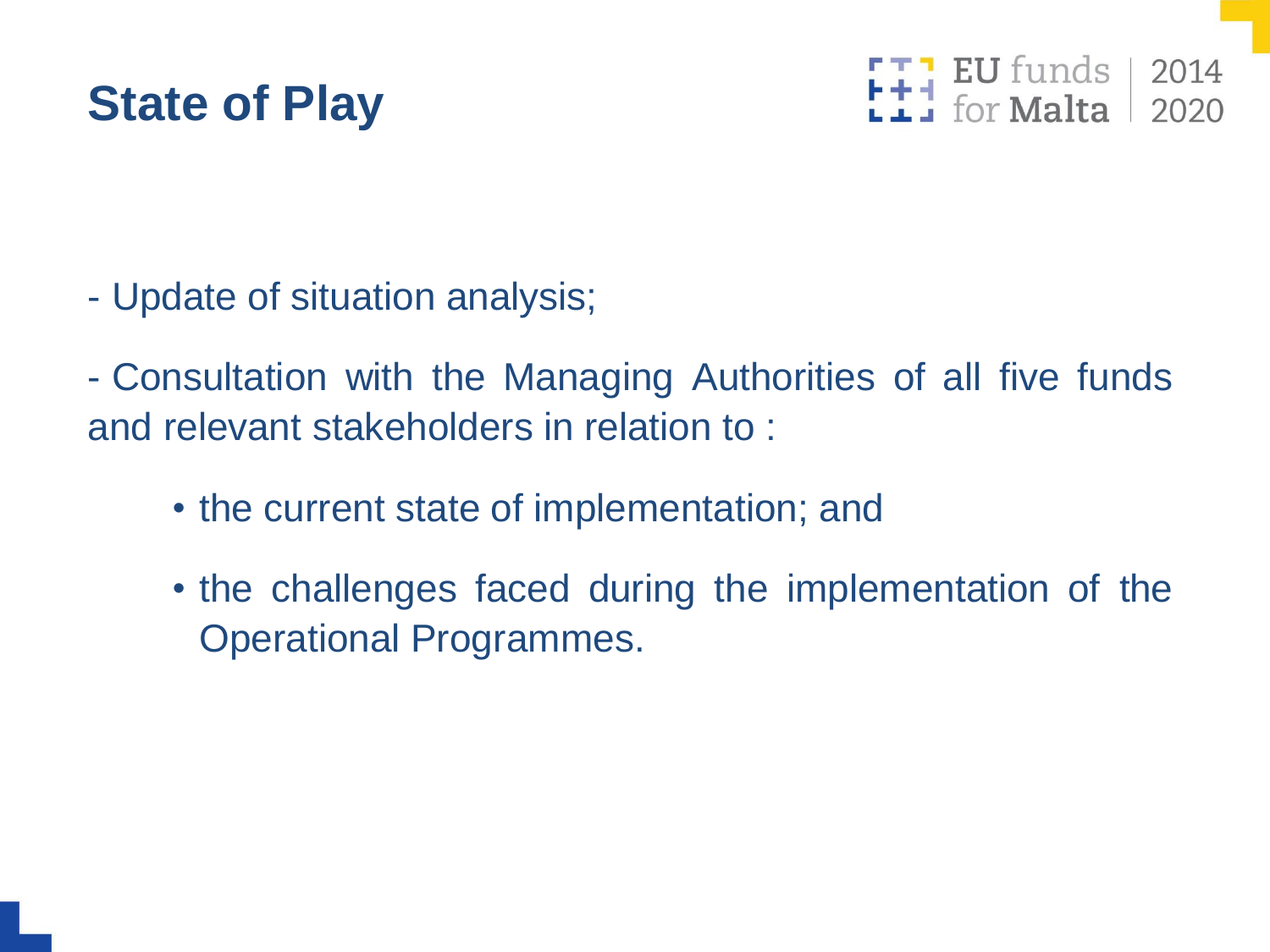

**FIP EU funds**<br>**Lip** for **Malta** 2014<br>2020

- Finalise draft report;
- Consultation with relevant partners, in line with the Partnership Principle; and
- Submit report by 31 August 2019.